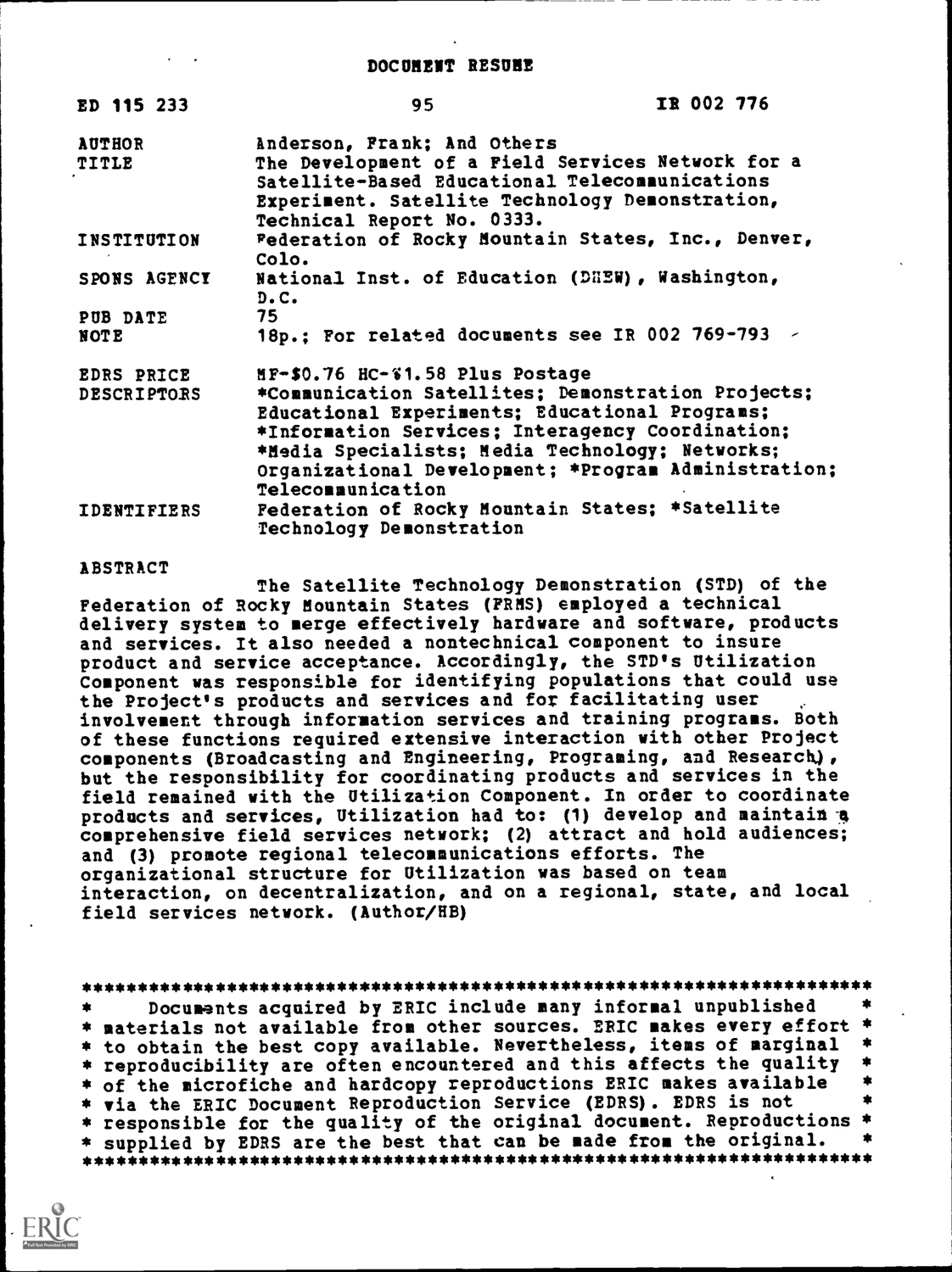# $\mathbf{M}$ ED11523

### $\mathcal{A}$  $\frac{1}{2}$   $\frac{1}{2}$   $\frac{1}{2}$   $\frac{1}{2}$   $\frac{1}{2}$ FOALELLITE SAN SERVICE I  $\blacksquare$ H U MONSTRA FEDERATION OF ROCKY MOUNTAIN STATES, INC.

## technical report)

TR0333

THE DEVELOPMENT OF A FIELD SERVICES NETWORK FOR A SATELLITE-BASED EDUCATIONAL TELECOMMUNICATIONS EXPERIMENT

> US DEPARTMENT OF HEALTH, EDUCATION & WELFARE NATIONAL INSTITUTE OF EDUCATION

THIS DOCUMENT HAS BEEN REPRO-<br>DUCED EXACTLY AS RECEIVED FROM<br>THE PERSON OR ORGANIZATION ORIGIN-<br>ATING IT POINTS OF VIEW OR OPINIONS<br>STATED DO NOT NECESSARILY REPRE-<br>SENTOFFICIAL NATIONAL INSTITUTE OF<br>EDUCATION POSITION OR

FRANK ANDERSON

92689

ER

LOUIS BRANSFORD

 $\pmb{\mathsf{s}}$ 

2

BILL HELLAR TOM MAGLARAS

 $\mathcal{L}_{\text{max}}$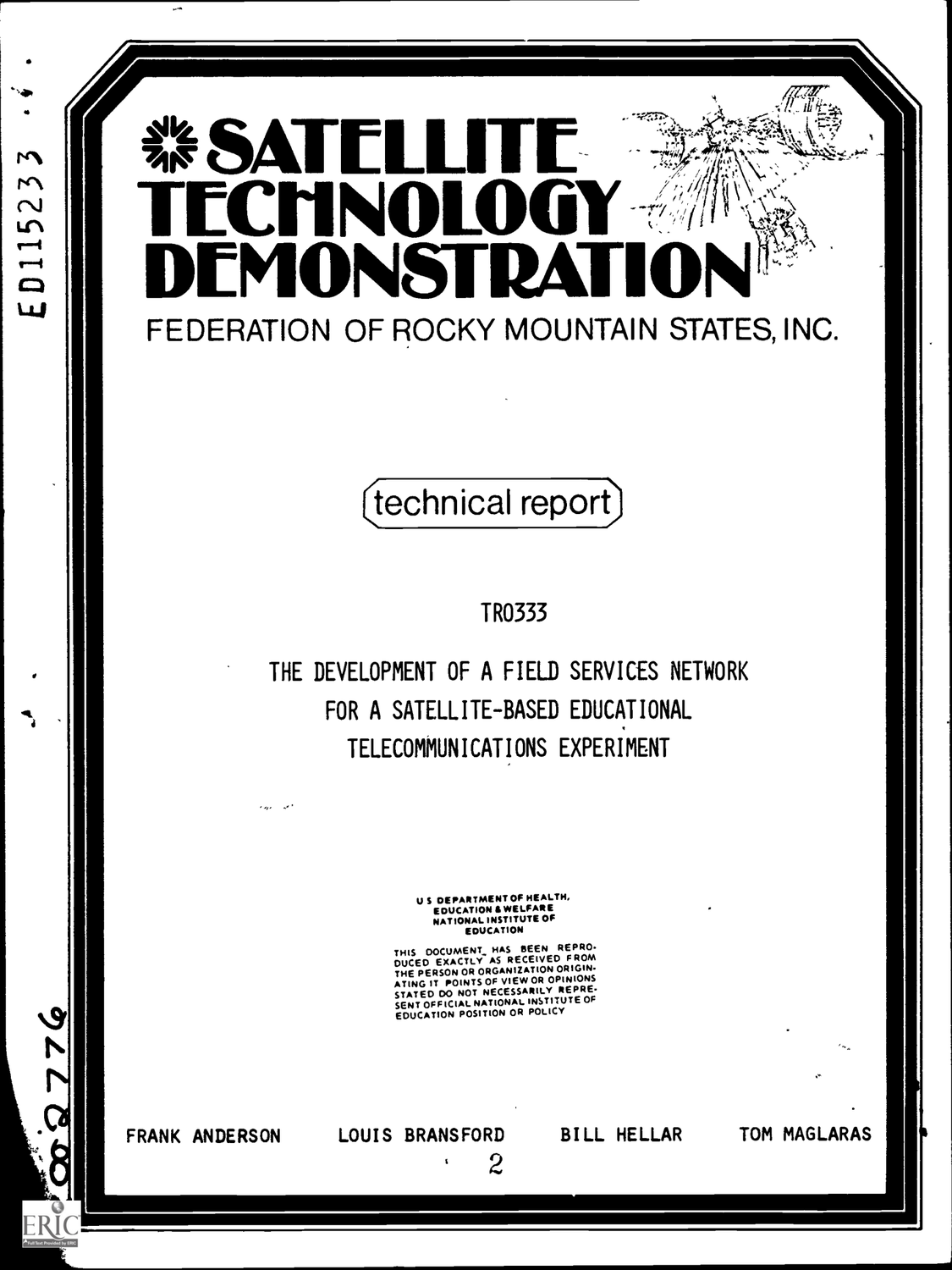#### INTRODUCTION

The Satellite Technology Demonstration (STD) of the Federation of Rocky Mountain States (FRMS) employed a "technical" delivery system to merge effectively hardware and software, products and services. But it needed a "nontechnical" component to insure product and service acceptance.

Acceptance is a function of field support. It is more than technical expertise or program awareness.

You can have an audience that recognizes a high-quality program, but unless that audience is willing to participate in the program and to accept its problems and inadequacies, you will not have acceptance. And, if you don't have acceptance, you might as well not have a program.

Participation is based on: adequate training of field personnel; user support of products and services; and total involvement of Project personnel. These nontechnical factors are carried out by the "people part" of the STD: its "field services arm," or Utilization Component.

This paper looks closely at the Utilization Component. The paper tells how the component evolved, what it was responsible for, and how it accomplished its assigned tasks.

#### INVESTIGATING ALTERNATIVES

If a hardware system performs well, then high-quality programs can be effective. But no matter how sophisticated the technology and no matter how exciting the program, the audience must be willing to use the products and services. Without a "willing" audience, the total benefits of the technological delivery system and/or program will not be reulized.

Why is a willing audience important? A review of 13 ETV and ITV media-based projects indicated why. Most of these projects appeared to be successful, but were discontinued for lack of support. They were not maximally effective, because:

- 1. The users understood neither the purpose of the project nor their role in implementing programs.
- 2. Several projects focused on only part of the total instructional system (for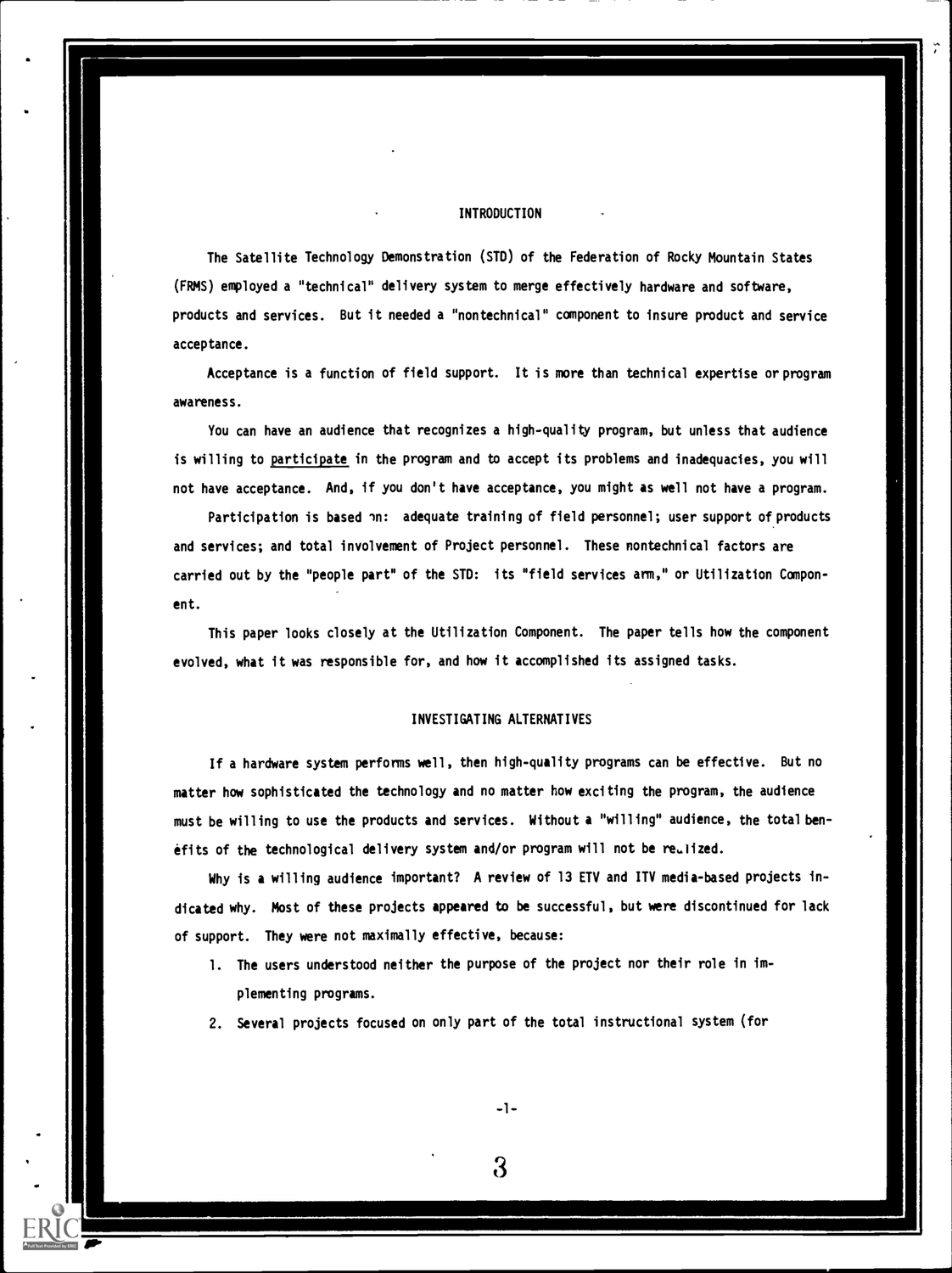example, curriculum planning, program development, hardware systems, or teacher training) and not on overall program integration.

3. Educational materials often were not appropriate or relevant for the intended users.

The review indicated that if the STD's Project were to succeed, then the user community had to understand and accept the Project by participating in its design, implementation, and evaluation. In other words, readiness precedes acceptance.

Getting users ready means getting them involved. The Project could insure involvement by: linking users and providers together for initial input and feedback; representing the needs, interests, and unique characteristics of the populations the system hopes to serve; and arranging for cooperation between and among institutions that are affected by the system.

The STD's Utilization Component provided just such an involvement.

#### DEVELOPING A FIELD SERVICES NETWORK

The STD's Utilization Component was responsible for identifying populations that could use the Project's products and services and for facilitating user involvement through information services and training programs. Both these areas require extensive interaction with other Project components (Broadcasting & Engineering, Programming, and Research), but the responsibility for coordinating products and services in the field remains with the Utilization Component.

In order to coordinate products and services, Utilization had to:

- 1. Develop and maintain a comprehensive field services network.
- 2. Attract and hold audiences.
- 3. Promote regional telecommunications efforts.

The organizational structure for Utilization was, subsequently, based on team interaction and on decentralization; on a regional, state, and local field services network.

#### Regional Network

The regional network was, by design, small and decentralized. Its primary function was

-2-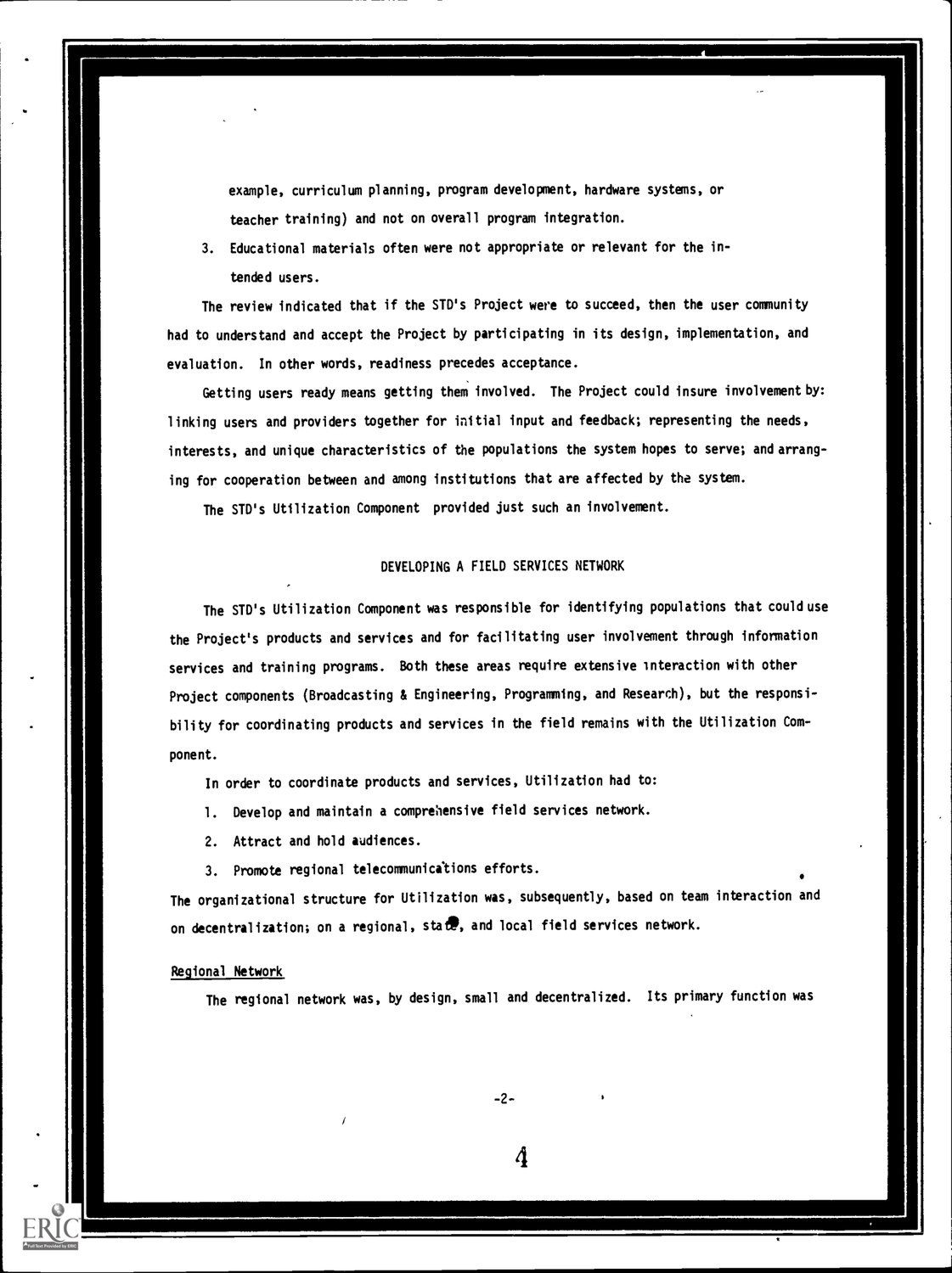to coordinate activities between personnel in the field and personnel at the STD's regional headquarters in Denver, Colorado. Essentially, the regional network solicited experts for the field, promoted acceptance for products and services, served as a feedback mechanism to the field, and monitored all field activities.

#### State Network

Three organizational possibilities originally were considered to develop field services and to insure user involvement:

- 1. Utilization-related activities would be distributed across all STD components, with each component responsible for identifying and hiring personnel to coordinate specific products and services.
- 2. Utilization activities would be the responsibility of a centralized component that would have specialists to handle specific tasks and consultants to solve unique problems and situations.
- 3. A state-level structure would be established that would receive guidance and support from the STD's headquarters in Denver and that would be augmented by a site structure, serving as a localizing unit.

Discussions with various individuals and agencies and input from the eight participating states indicated that a combination of these three approaches would be the most effective organizational structure. The early development of field services was oriented toward the concept of user involvement. The STD's plan to provide local school services which were meaningful and acceptable in the local setting required local involvement in planning, operating, and evaluating the Project. In turn, this level of user involvement would require the early development of the Project's credibility and access to state and local personnel.

The STD decided that these goals could be accomplished best by hiring a full-time state coordinator. This coordinator would be a state advocate, funneling state and local input into the STD's regional office and influencing the STD's state-oriented programming. Also, the coordinator would be the STD's representative in the field and would promote acceptance of STD products and services by developing user participation in planning; by explaining the intent of, and suggesting alternatives for, STD services; and by getting state and local agencies to

-3-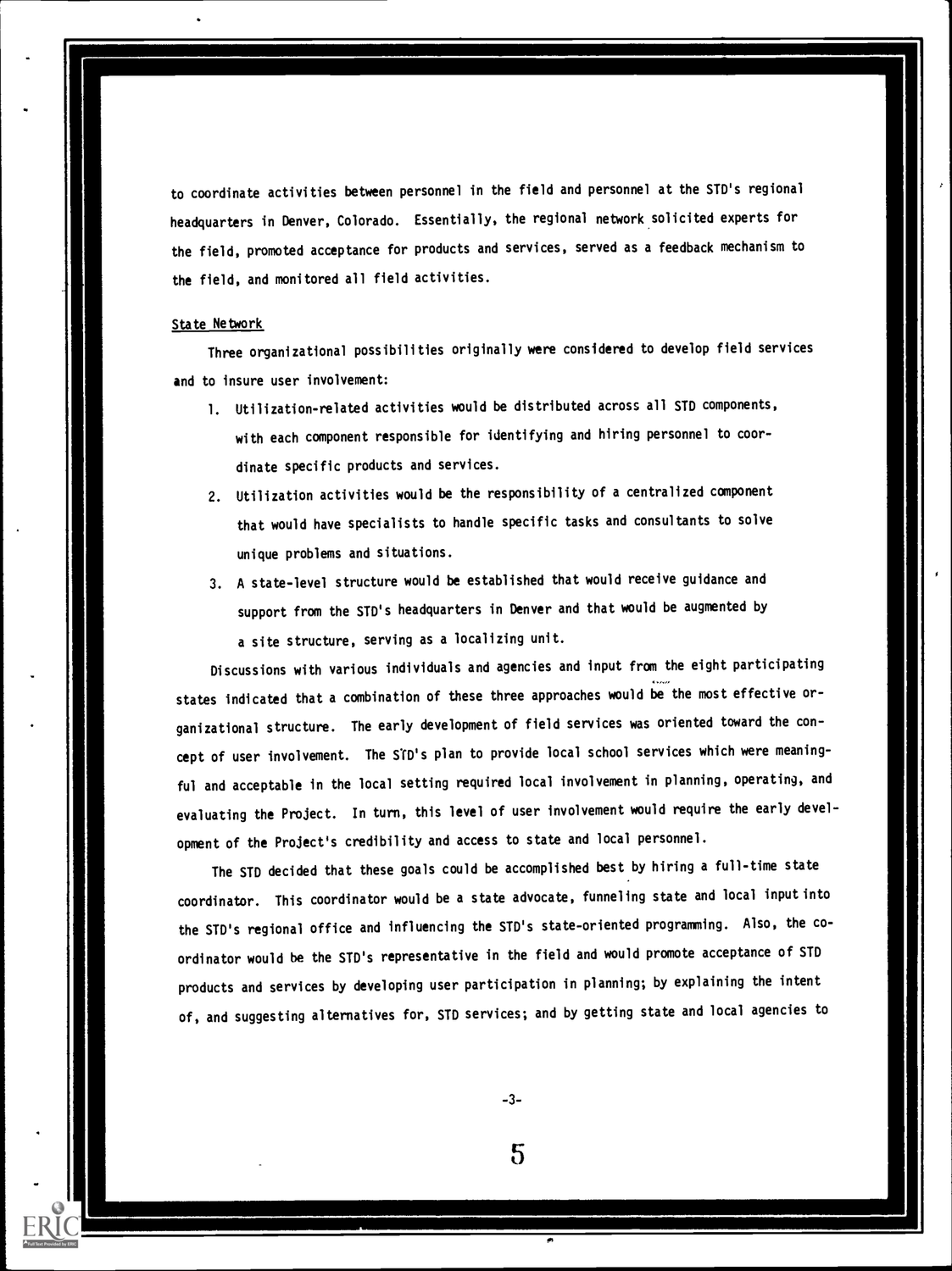commit resources to STD products. This double role for the state coordinator--as a state and local advocate, on the one hand, and as a Project advocate, on the other--was the key to implementing field services. Dual advocacy incorporated all three organizational possibilities for creating a field services network.

Once the decision was reached to employ a state-based coordinator, the question of placement became crucial. The development of Project credibility and access to state resources guided the decision to place state coordinators within ongoing state institutions, preferably state departments of education.

This arrangement allowed the Project to operate through traditional channels in the eight states And gave the STD an "inside image" rather than a short-term, "foreign" appearance. The state coordinators, by virtue of state department status, had access to existing educational resources in the states, allowing them to keep personnel informed of Project goals and progress (Project advocacy) while keeping themselves informed about state needs that would affect Project decision-making (state and local site advocacy).

The total effect of this arrangement was to integrate the Project into exisitng workable state agencies rather than to enter it into competition with the states. Integration rendered STD activities more acceptable to states and sites and was a major factor in the acceptance or rejection of the Project's "innovative" programming.

#### Organizational Processes

In spring, 1972, the Utilization Component staff visited state agencies to discuss the status of the Project and the placement of the state coordinators. Previous general orientation meetings had been conducted at the regional office in Denver and in the states between the STD's regional staff and state governors, school superintendents, and officials. The spring, 1972, meting was the first, however, to address specific operational procedures. In all the states, except Idaho and Nevada, state coordinators were placed in the state departments of education. In Idaho, the position was located in the Human Resource Council, which is attached to the governor's office; in Nevada, the state coordinator was housed in the Nevada Educational Communications Commission. Officials in Idaho and Nevada felt that the STD's goals could be served best in these offices.

-4-

€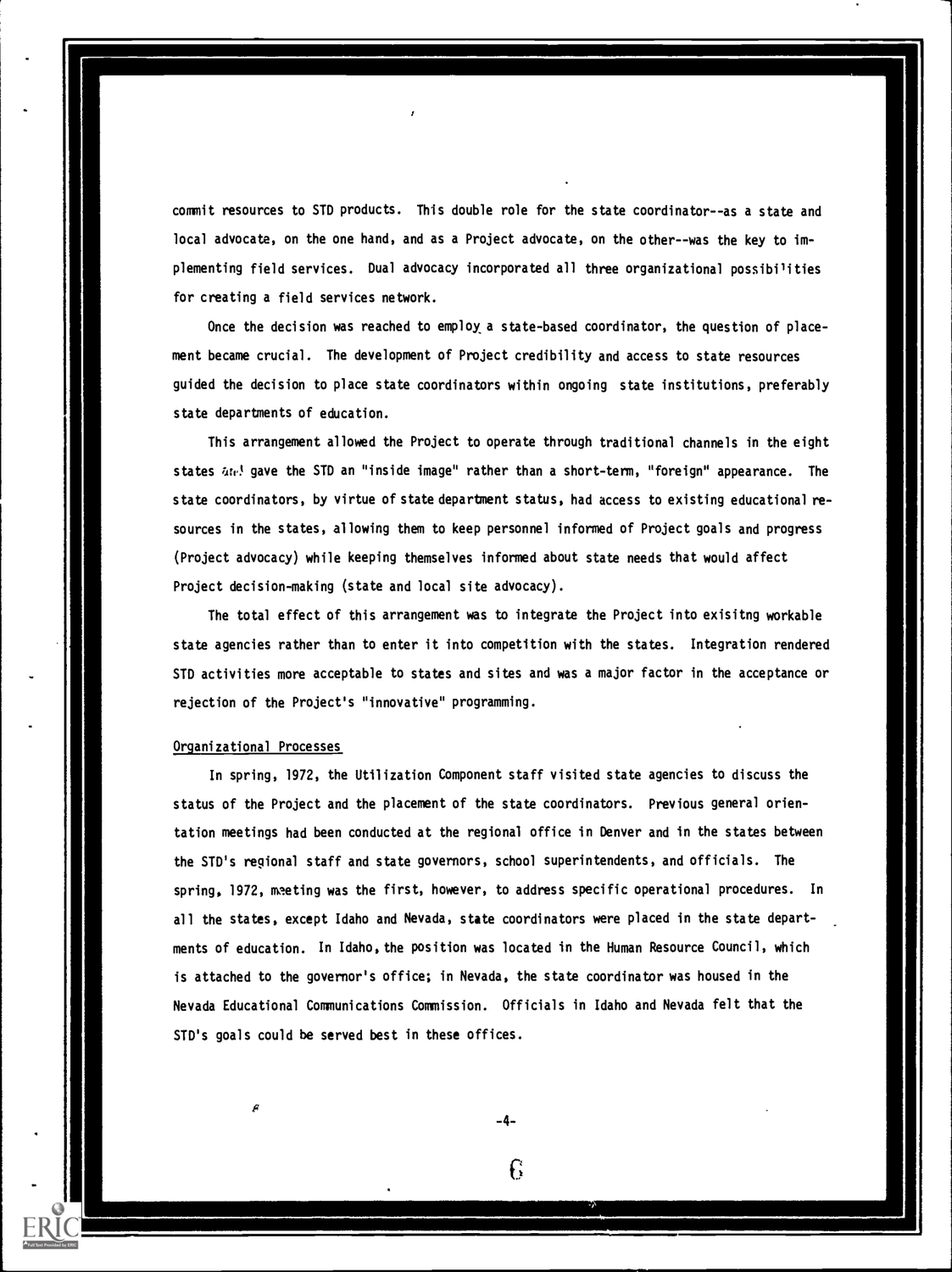Three alternatives for funding the state coordinator's position were discussed:

- 1. Direct Funding. The coordinator could be a FRMS's employee, paid directly by the STD's federal sponsor.
- 2. Indirect Funding. The coordinator could be a state employee, paid indirectly by the STD's federal sponsor through a designated state agency.
- 3. Combination Funding. The host agency (the federal sponsor) and the STD could subcontract jointly for the state coordinator's services.

A mix of the first two alternatives finally was adopted.

Between late October, 1972, and early January, 1973, grants were issued to the states of Arizona, Colorado, Idaho, Montana, Nevada, and Utah. Each \$20,000 grant covered the state coordinator's salary and benefits. Salaries, which varied, were established by individual state criteria to insure consistency within the'respecttve states. The states agreed to provide office space, telephones, clerical support, and associated services. If costs exceeded \$20,000, then the states paid the difference. In-kind contributions by states were documented throughout the Project. In New Mexico and Wyoming, state coordinators were paid directly by the STD. These two states agreed to provide support services in the departments of education. itis variation was necessary, because Wyoming's Department of Education was limited by legislation to existing full-time equivalent staff and because New Mexico's state salary structure was too low to attract a "qualified" coordinator.

Job descriptions and qualifications were discussed with the host agencies' personnel, who played a major role in hiring the state coordinators. The agencies identified three persons who were believed to be qualified for the position. Regional personnel interviewed the three applicants and, with the agreement of the host agency, selected one to be the state coordinator. Eight state coordinators were hired between October, 1972, and December, 1972.

The advantages of the arrangements made to select and place state coordinators were clear. In all cases, the position was incorporated by the state in a workable and ongoing agency, demonstrating the agency's sanction and support of the STD. This support was manifested in the positive attitude of state officials and in the officials' willingness to support the Project above and beyond the level provided by the basic \$20,000 grant.

-5-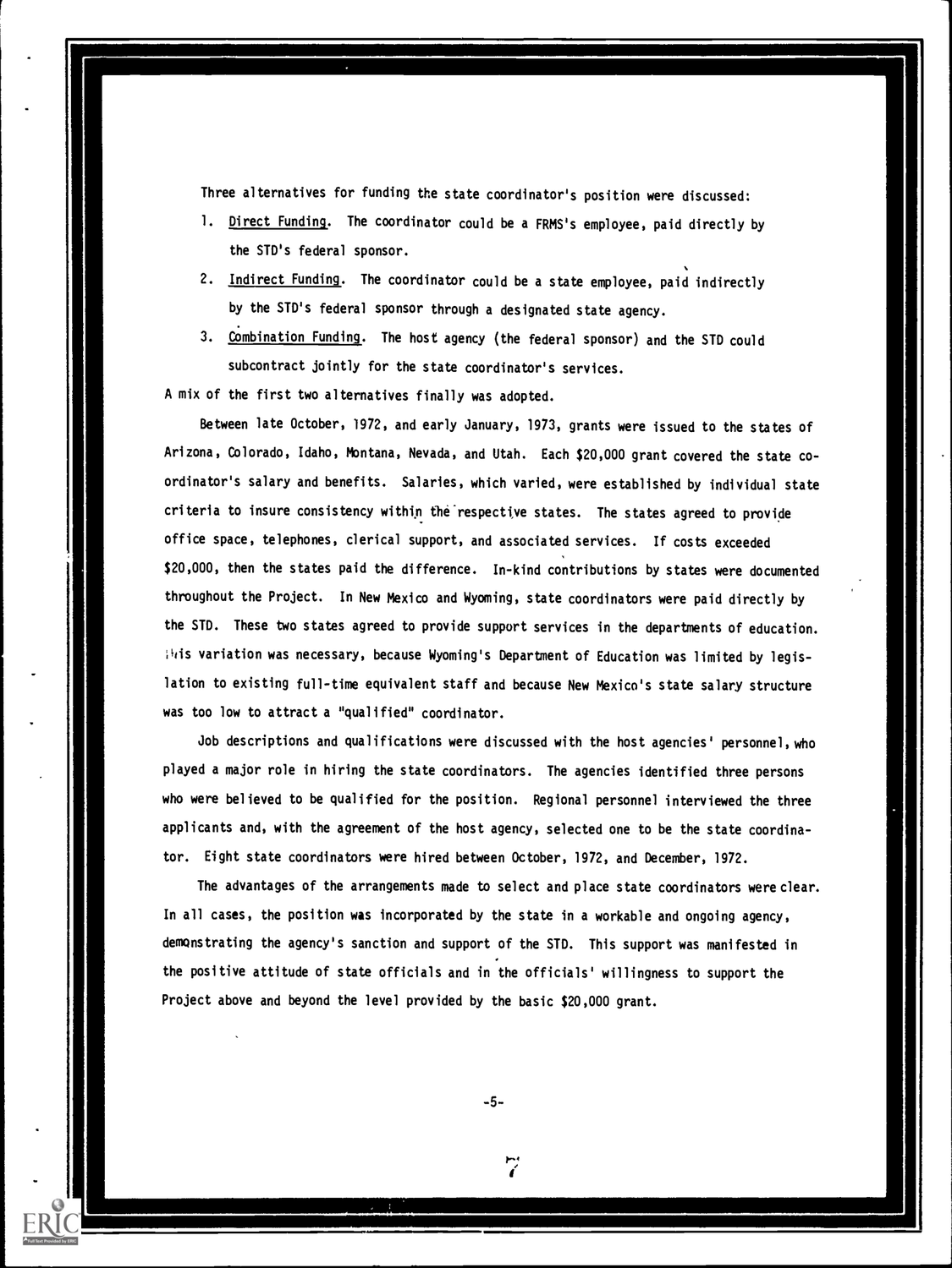Three alternatives for funding the state coordinator's position were discussed:

- 1. Direct Funding. The coordinator could be a FRMS's employee, paid directly by the STD's federal sponsor.
- 2. Indirect Funding. The coordinator could be a state employee, paid indirectly by the STD's federal sponsor through a designated state agency.
- 3. Combination Funding. The host agency (the federal sponsor) and the STD could subcontract jointly for the state coordinator's services.

A mix of the first two alternatives finally was adopted.

Between late October, 1972, and early January, 1973, grants were issued to the states of Arizona, Colorado, Idaho, Montana, Nevada, and Utah. Each \$20,000 grant covered the state coordinator's salary and benefits. Salaries, which varied, were established by individual .state criteria to insure consistency within the respective states. The states agreed to provide office space, telephones, clerical support, and associated services. If costs exceeded \$20,000, then the states paid the difference. In-kind contributions by states were documented throughout the Project. In New Mexico and Wyoming, state coordinators were paid directly by the STD. These two states agreed to provide support services in the departments of education. This variation was necessary, because Wyoming's Department of Education was limited by legislation to existing full-time equivalent staff and because New Mexico's state salary structure was too low to attract a "qualified" coordinator.

Job descriptions and qualifications were discussed with the host agencies' personnel, who played a major role in hiring the state coordinators. The agencies identified three persons who were believed to be qualified for the position. Regional personnel interviewed the three applicants and, with the agreement of the host agency, selected one to be the state coordinator. Eight state coordinators were hired between October, 1972, and December, 1972.

The advantages of the arrangements made to select and place state coordinators were clear., In all cases, the position was incorporated by the state in a workable and ongoing agency, demonstrating the agency's sanction and support of the STD. This support was manifested in the positive attitude of state officials and in the officials' willingness to support the Project above and beyond the level provided by the basic \$20,000 grant.

-5-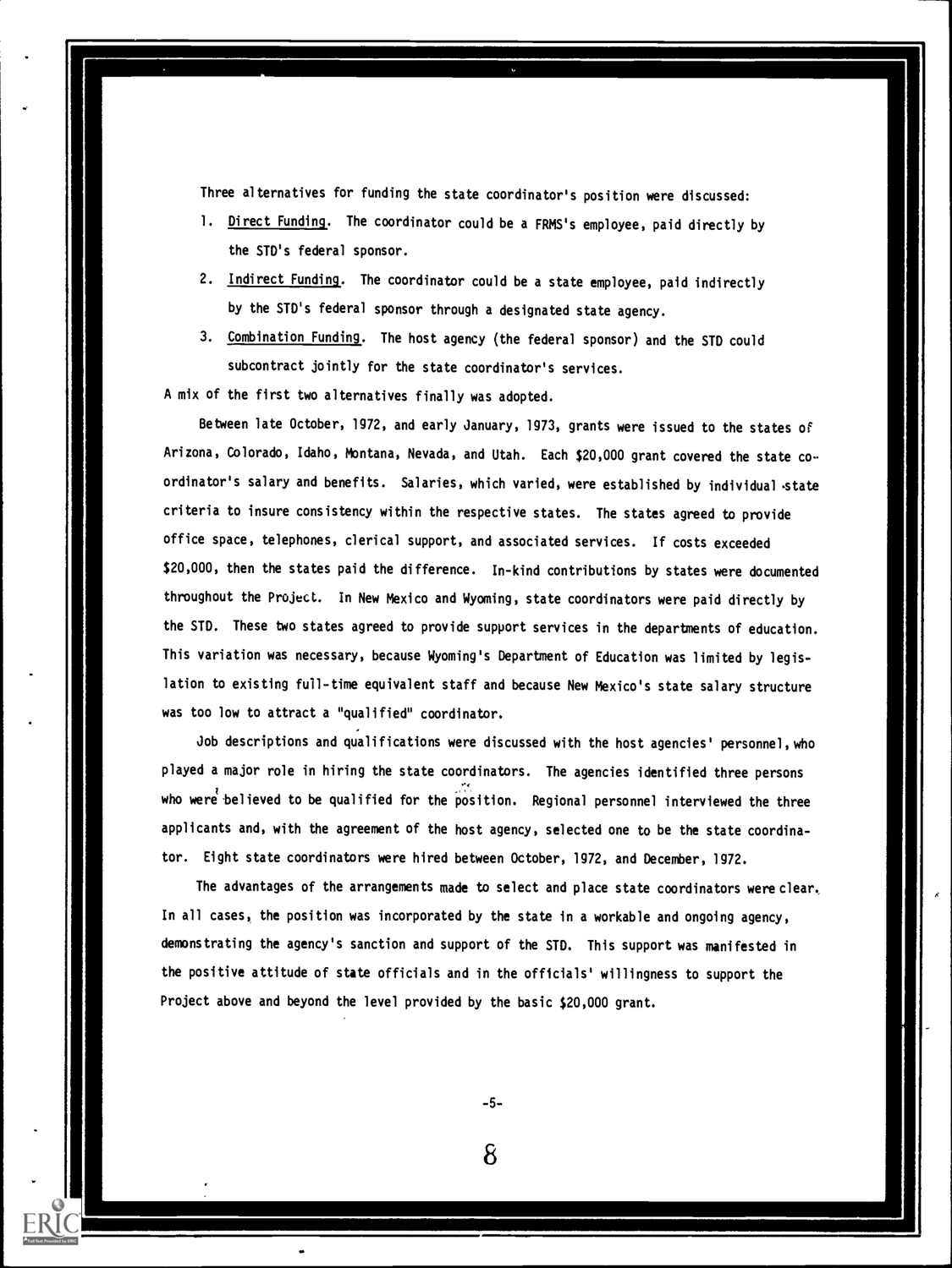The one disadvantage of these arrangements was that line-staff relationships between the state coordinator and the STD vis-a-vis the host agency might become ambiguous. It was agreed that the coordinator would have a host-agency supervisor and would be allowed to work on state tasks commensurate with time and STD responsibilities. It also was agreed that STD supervision would be provided in addressing Project tasks.

To minimize the obvious potential for conflict, the Utilization Component (representing the FRMS) developed and negotiated contracts with each state. The contracts specified the state agency's responsibilities and stated clearly Project roles and expectations. In other words, these contracts were formal commitments. In certain cases, the contracts were invaluable in settling minor differences. In addition, several potential disputes were avoided by the existence of the STD-state agency contracts. Thus, the contracts were worth the effort spent negotiating and contracting; they were an important facet of the field services network.

By spring, 1973, a major characteristic of the field network--its flexibility--emerged and continued to be exhibited throughout the developmental and operational years. As previously stated, placement and funding details for state coordinators varied from state to state. The contracts also varied according to the legislative mandates under which each contracting state agency operated.

In establishing and maintaining state and site relationships, the Project's UtilizationComponentdemonstrated an ability to be flexible and to accomplish different tasks under varying circumstances. Flexibility cannot be maintained without staff time and Project funds to detail eight separate "task" strategies. For the STD, however, the ability to respond (through field services) to different situations in a flexible manner was a necessary element in localizing services, integrating services into ongoing institutions, establishing service credibility, and facilitating user acceptance.

#### Site Selection

State coordinators immediately became involved in the planning and development of the . STD. They began to provide state input on plans for STD programming, site-entrysand tion procedures, and communications procedures. At the same time, they began to familiarize host-agency personnel with the STD and, in turn, to offer suggestions that reflected

-6-

 $\Omega$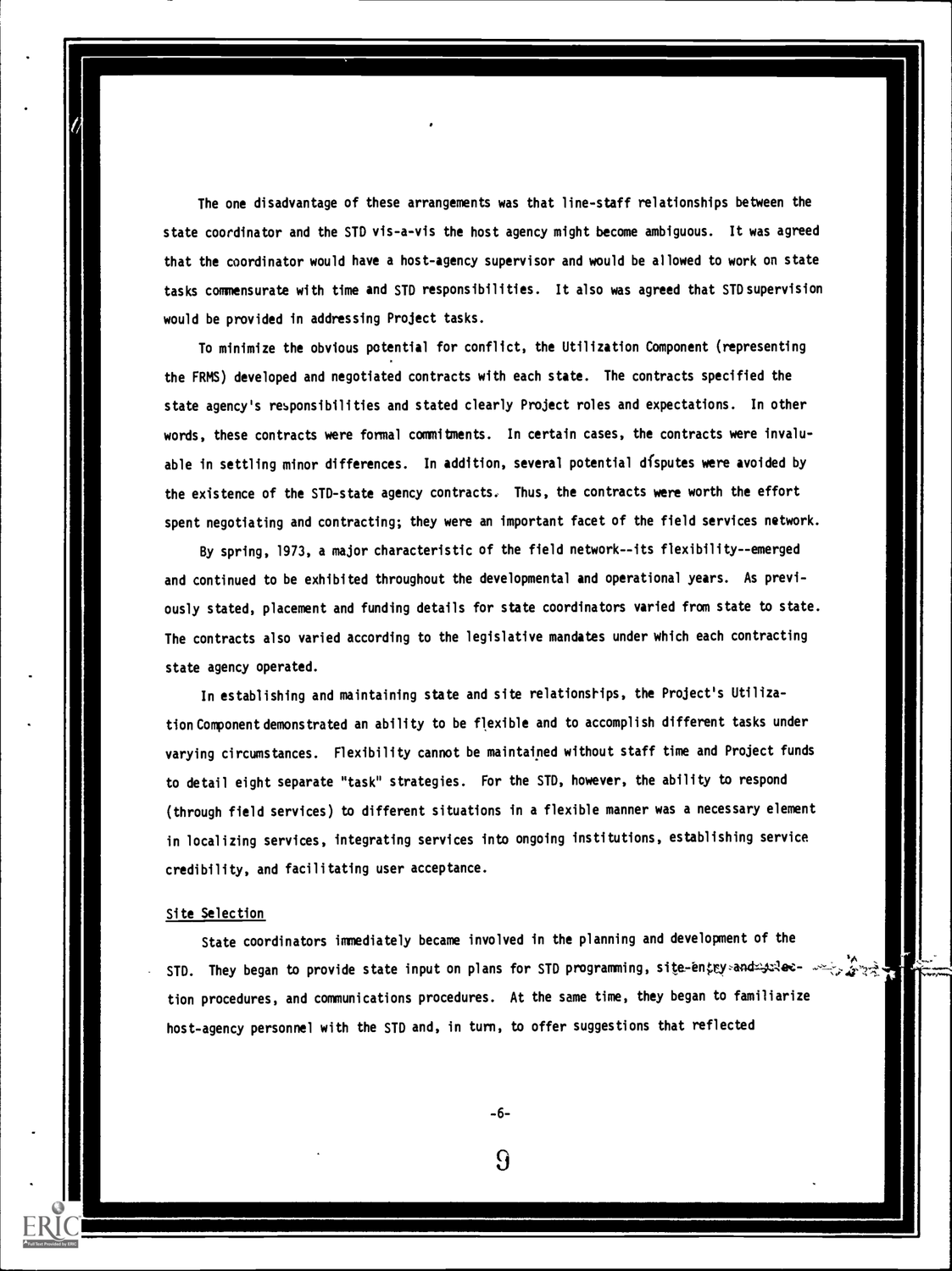state needs and concerns.

Discussions about site selections were held with representatives of each state on a continuing basis from early in 1972. Representatives included: the governors of each state; the chief state school officers; and the content and technical specialists in each state.

Selection variables for sites included the following:

- 1. Geographic characteristics--
	- (a) metropolitan
	- (b) urban
	- (c) rural
	- (d) rural-isolated
- 2. Ethnicity-
	- (a) Anglo
	- (b) Chicano
	- (c) Indian
	- (d) Black
- 3. Site and community interest in, and commitment to, the STD as determined by --
	- (a) Meetings
	- (b) Site visits

4. Strength of local leadership

5. Physical location in the ATS-6 coverage area

Extensive demographic information on the eight-state region was collected and reviewed. This information helped to generate a tentative list of more than 500 Project sites. The list then was forwarded to selected representatives from each state--department of education personnel, public broadcasting station managers, and STD content personnel--for additional input.

In fall and early winter, 1972, the list was revised to reflect the availability of equipment and funding for site-support activities. State-coordinator input and recommendations were included during this revision. Since the state coordinators had firsthand knowledge of their respective states, they coordinated the site-selection process. And, since they knew many

-7-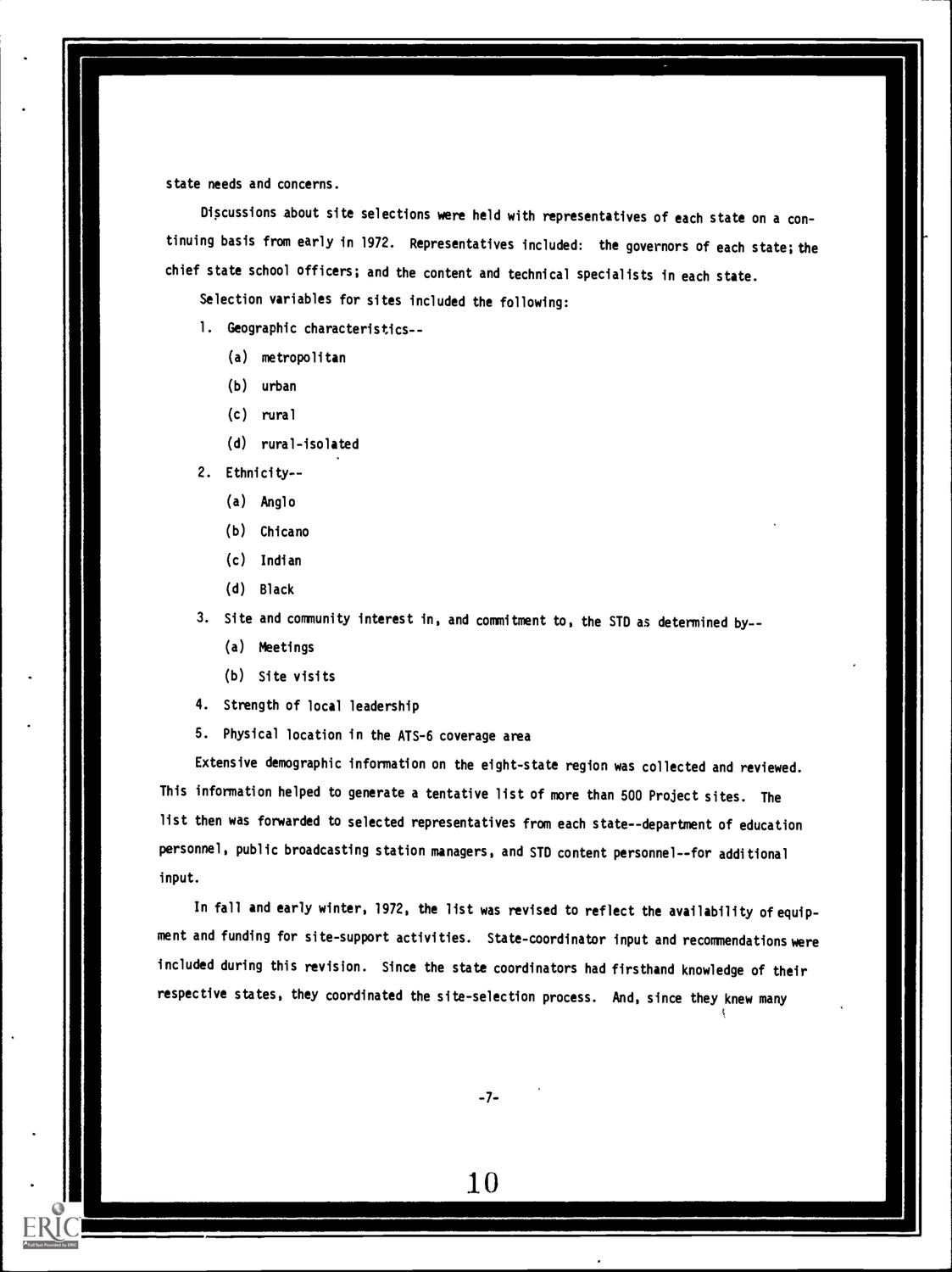individuals, organizations, and agencies in the state, they were familiar with potential sites. Subsequent revisions in December, 1972, resulted in another list of 250 sites. This list was submitted to the Interagency Radio Advisory Committee and to the Federal Communications Commission in order to clear the sites for two-way communications.

Starting in December, 1972, letters of inquiry were sent to selected representatives in the 250 nominated communities. The letters introduced the Project, explained Project goals, and invited community representatives to attend one of several informational meetings that were scheduled for each state. The meetings were attended primarily by school superintendents and principals, but serveral meetings also were attended by school board members, curriculum directors, public television station personnel, staffs from Boards of Cooperative Services, and other community representatives.

The meetings, which were conducted by state coordinators and members of the Utilization staff, outlined the technological capabilities of the ATS-6 and the objectives of the STD. The STD's public information tape/slide show was shown. After a question and answer period, the audience was asked to indicate community interest in participating in the Demonstration. All but one of the communities indicated a definite interest in the Project.

The state coordinators then visited the interested communities. During each visit, the coordinator:

- 1. Met with the school superintendent and members of his staff.
- 2. Collected information about the school, including demographics, school busing distances, classroom and other facility information, school schedules, and school experience in, and plans for, career education.
- 3. Visited with key community leaders, described the Project, and collected additional information about the community, including community and county demographics, community commitment to education, driving time to metropolitan centers under good and poor road conditions, and media services in the community.
- 4. Held a specially-convened evening meeting to present the STD to the public, to show the STD's tape/slide presentation, to answer questions about the

-8-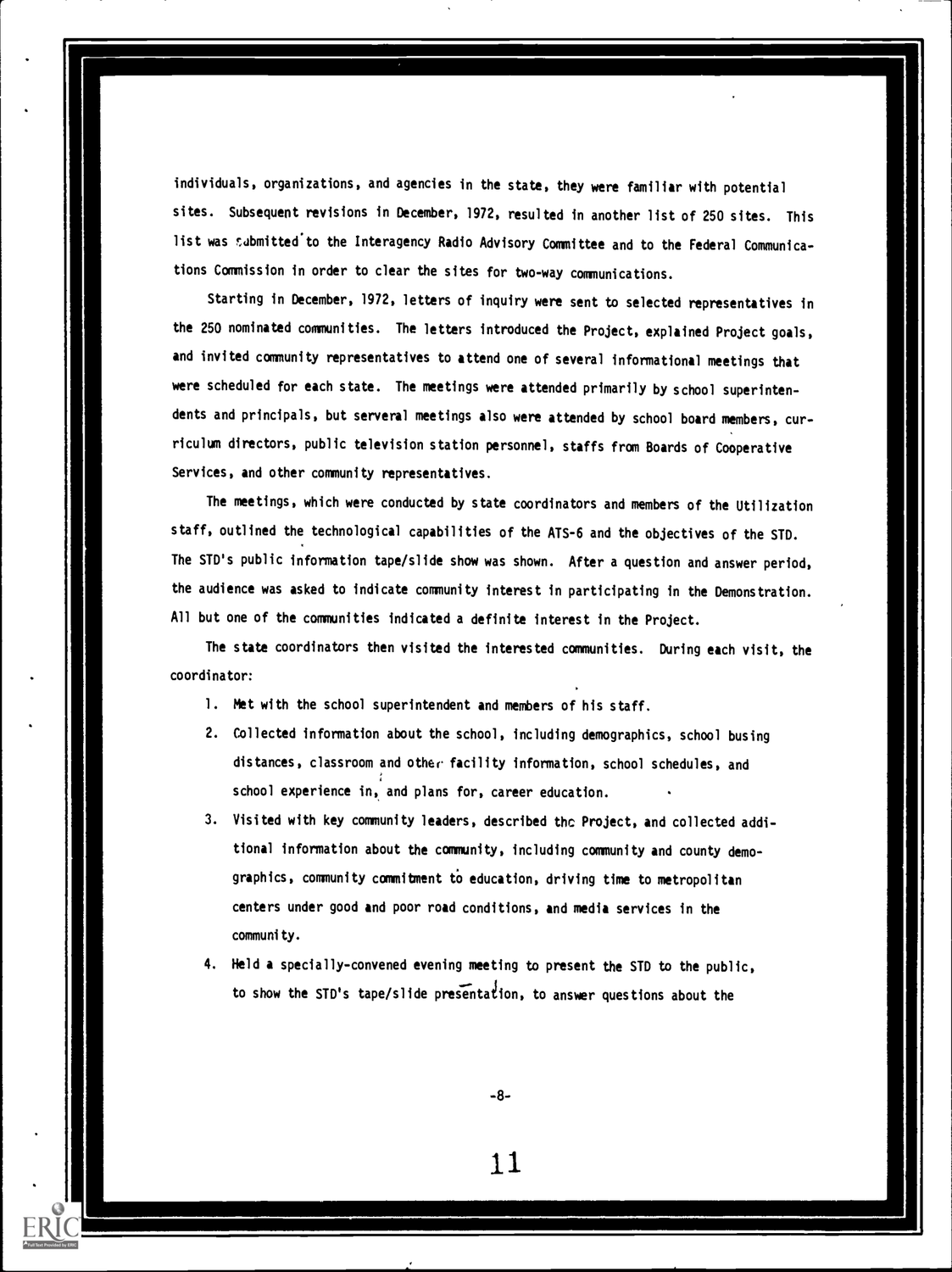Project, and to determine audience interest in participating in the STD.

Site visits, collected data, and input from the state coordinators all were used to categorize the nominated sites into three priority lists:

- 1. Comprehensive Sites, which would have two-way audio, video, and digital capabilities.
- 2. Intensive Terminal (IT) Sites, which would have two-way audio and digital capabilities.
- 3. Receive-Only Terminal (ROT) Sites, which would have one-way reception of audio and video signals.

Early in 1973, the Office of Education determined that the costs for originating video programs at the sites were prohibitive and also that the Interagency Radio Advisory Committee would not clear 2.25 GHz frequencies, except in Alaska. Comprehensive Sites were, therefore, eliminated. Sites originally identified as Comprehensive were moved to the top of the Intensive list, moving the lower ranking Intensive Sites to the top of the Receive-Only Site list.

A study was conducted to compare the costs of: (1) redesigning the ATS-6; and (2) using land-line communication for Intensive Sites as a possible alternative. The study revealed that not only would it be too costly to make the necessary frequency change to the ATS-6, but also it would be too costly to install land-lines for remote sites. While the study was underway, the STD's engineering staff determined that the ATS-3, an earlier satellite, could be used at minimum cost. Use of the ATS-3, however, was favorable only in rural and ruralisolated communities, because its frequency interfered with certain commercial band widths in urban areas. The STD finally decided to use the ATS-3 as the audio communications link between rural and rural-isolated Intensive Sites and Denver and to use land-lines between urban and metropolitan Intensive Sites and Denver.

Sites Utilizing the ATS-3 required Federal Communications Commission (FCC) clearance, and the FCC required 60 days to rule on each site. This time constraint meant that the STD had to accelerate its site visits and site selections.

On Friday, March 30, 1973, the National Aeronautics and Space Administration asked the STD to select (by April 5, 1973) 24 rural sites which would use the ATS-3. These sites were

-9-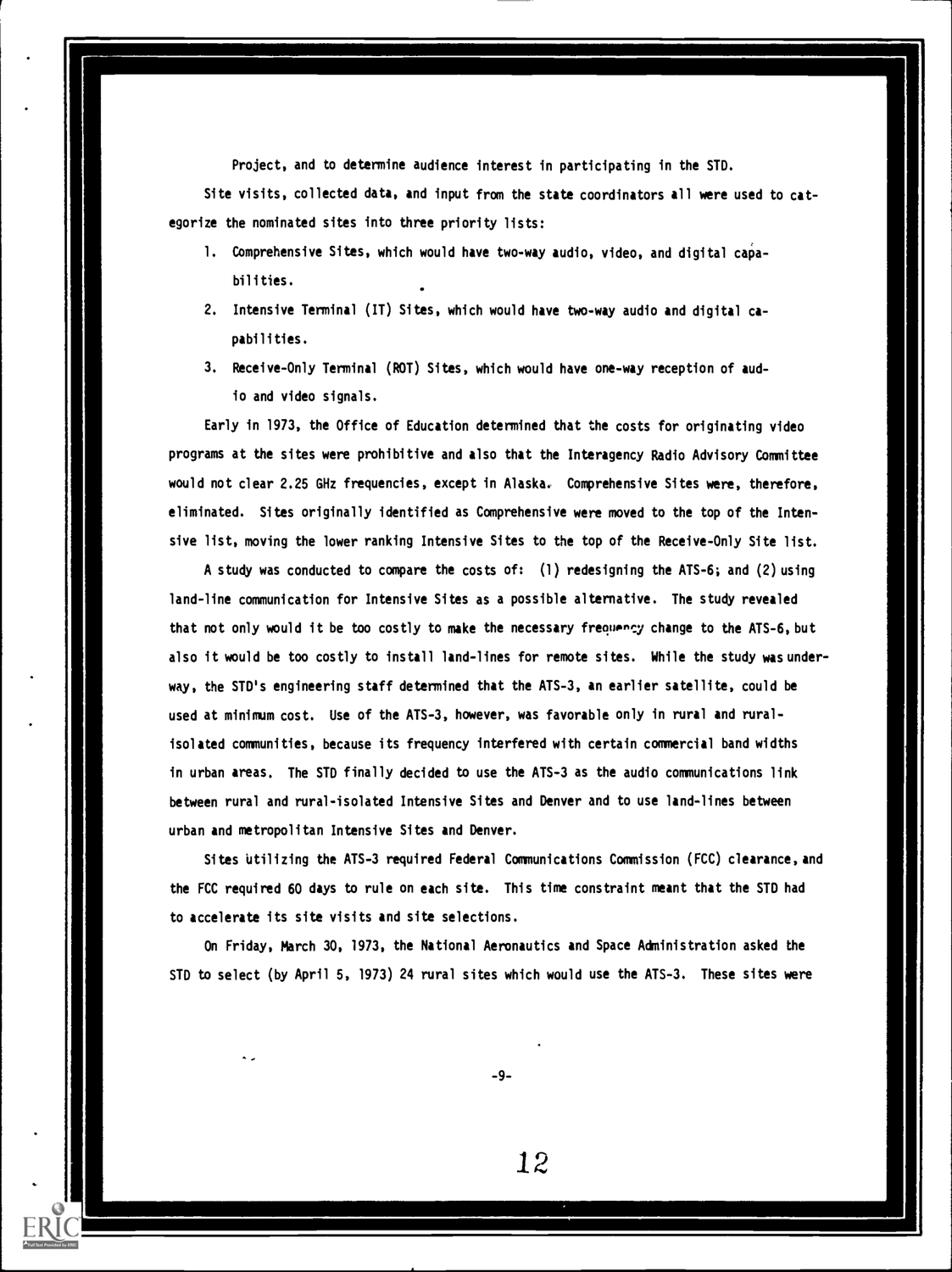cleared by the FCC and included in a list of 68 sites prepared by the STD in May, 1973. In \* addition to the 24 FCC-approved Intensive Terminal Sites, the list included 16 Intensive Terminal Sites using land-lines, 16 Receive-Only Terminal Sites, and 12 Public Television Stations.

Although the STD had hoped that this list would be the final list, budget reductions and federal decisions led to further revisions. As stated above, original research plans called for a sampling of sites from rural to metropolitan. A federal decision, however, specified that only rural and rural-isolated sites be included. In addition, a new requirement--"nonredundancy"--was added to the site selection criteria; no site with adequate public television (PTV) reception could be designated for programming via satellite.

Because of these specifications, as well as a reduced budget, sites designated as "Land-Line Intensive" had to be dropped from the Project, since they were located in areas with PTV coverage. These sites were replaced with rural, nonredundant sites that had receive-only capability. The final site list included 24 Intensive Terminal Sites, 32 Receive-OnlyTerminal Sites, and 12 Public Television Stations.

Nominated communities which were not included in the final site slection were put on a backup list. The list would be used if: (1) a selected site did not meet all research requirements; (2) site negotiations broke down; (3) a site withdrew from the Project; or (4) additional sites were assigned to each state.

Site negotiations were formulated by regional and state staff. The final site contract for each state was modular; that is, various aspects, such as level of support, were written in modules so that contracts could be tailored to individual assignments. The final contracts were distributed to each state on September 15, 1973, and all site contracts were signed and returned to the STD by November 15, 1973.

Site contracts originally specified varied levels of Project support, ranging from hiring part-time to full-time site personnel. With approval of the fiscal year 1975 budget at a reduced level, it was possible to determine levels of support for participating sites, based on available dollars. The final contracts varied only according to Intensive and Receive -Only Terminal Sites. Intensive Terminal Sites received more funds, because these

-10-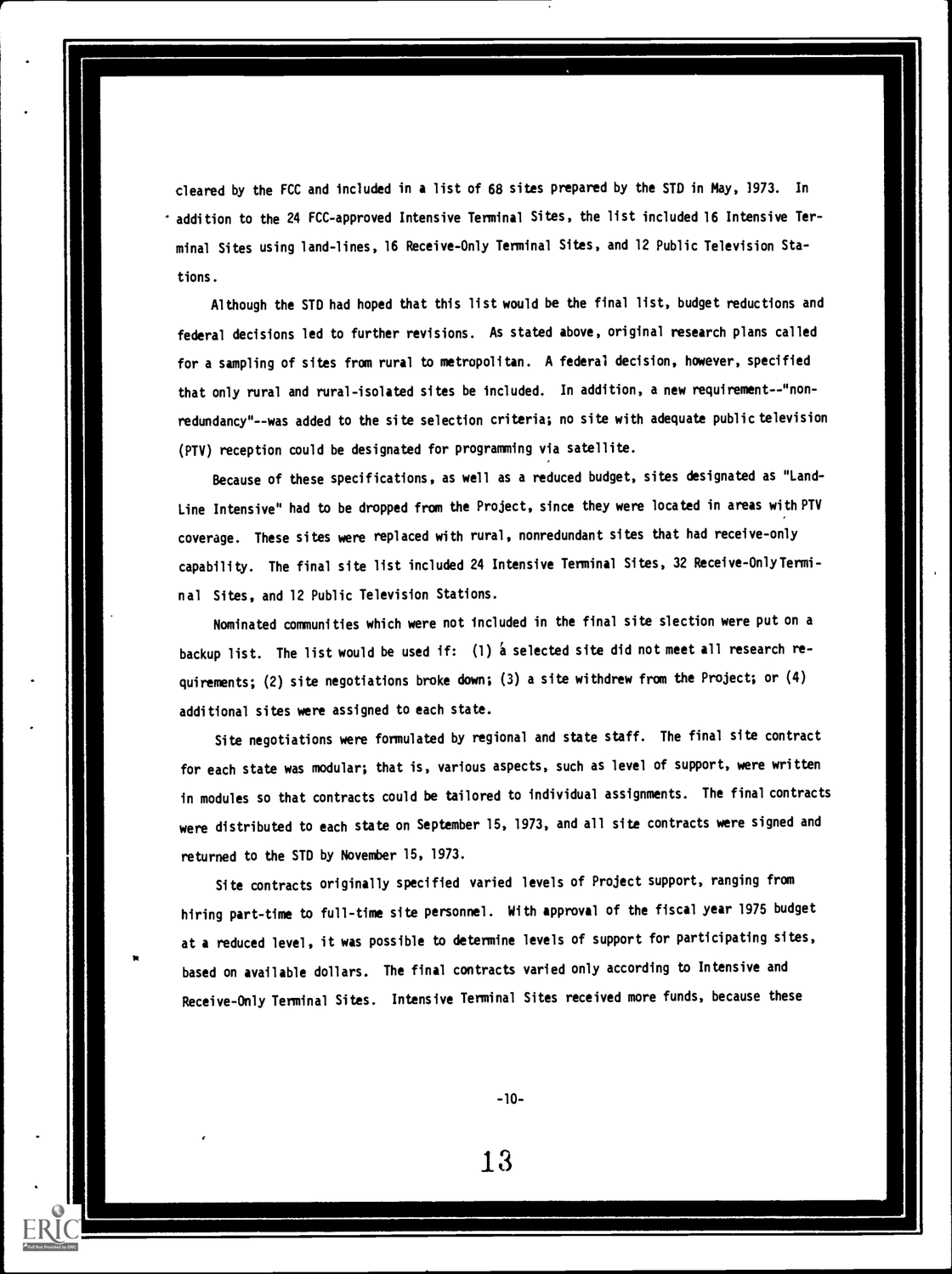sites had additional engineering, equipment, and research requirements.

#### Local Network

During late winter and early spring, 1974, state coordinators worked closely with STD schools to select site coordinators. The timing was critical: STD programming was scheduled to begin in fall, 1974, and it was essential that trained site coordinators be in place by the end of the current school year.

Several alternatives were considered for placing site coordinators. The site coordinator's role was thought to be the key localizing agent in the Project. Just as the state coordinator gave the STD credibility at the state level, the site coordinator would give the STD strong local sanction. All site coordinators were, therefore, selected from the local community.

But one question remained: Should the site coordinator be a school-based person or a community-at-large representative? Available funds impacted heavily on the decision. In tensive Terminal Sites were allowed \$1,500 each for support of a coordinator; Receive-Only Terminal Sites were given \$900. The funds covered salary, travel, telephone, postage, and similar expenses. The regional field services staff and the state coordinators felt that these funds were not adequate to attract quality site coordinators from the community-atlarge.

Recognizing the need for flexibility, the STD then asked the state coordinators to: (1) assign a teacher to the STD class and hire a coordinator from outside the school; (2) assign a teacher to the STD class and hire another teacher or other school staff member as site coordinator; or (3) assign a single teacher to function as both teacher and site coordinator. In most cases, the third option was selected. In others, two persons were involved--one teacher to instruct the class and a second school staff member to be site coordinator. Only in a few cases were persons from outside the school employed as site coordinators.

The operational year showed that all three alternatives worked, depending on how committed the site coordinators were and how supportive the schools were to the Project.

 $-11-$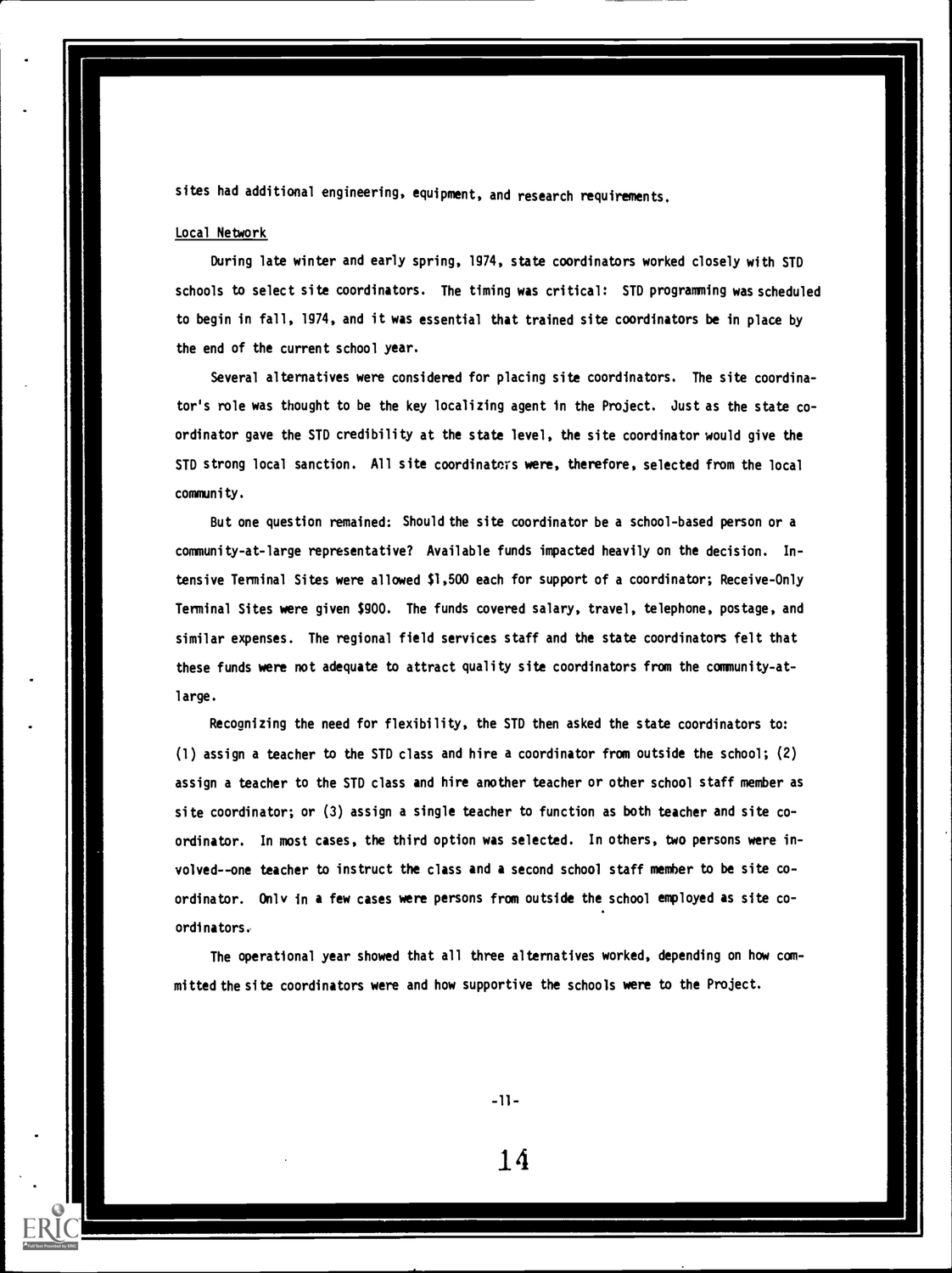However, the likelihood of successful acceptance of products and tervices increased with a site coordinator who was not tied to a rigid schedule. Because teachers are tied to rigid class schedules, they often do not have the flexibility to function effectively as site coordinators. Community representatives and school counselors (with their more flexible schedules) have more time to devote to site activities.

In all cases, employment agreements were negotiated between the STD and the site coordinators. The agreements specified dual supervision of the site coordinator by the state coordinator and by the school principal. In seven states, grants were made to the school which then reimbursed the site coordinators. In Arizona, state statutes prohibited local schools from receiving direct grants; therefore, site coordinators were paid directly by the FRMS.

#### Training

An important advantage of a permanent field network with specific individuals assigned to each location is that information is readily available. Training is.not a separate function of field services; it is, instead, an integral part of the overall Project structure.

Training occurred daily as new information about products and services appeared. Project staff communicated with all state personnel before state coordinators were hired. As the state coordinators were employed, STD-state communications intensified and formalized. State-coordinator training sessions were conducted to discuss all STD tasks and communicate those tasks to state and local personnel. State coordinators communicated with school superintendents; as the site selection activities required information about specific school buildings, they also communicated with school principals. STD-site communications began with the employment of site coordinators. The state and site coordinators and STD personnel shared information about: "What I do"; "What you do"; and "How we solve this or that problem." This information flow was immediate and continuous.

There were four formal training sessions. The first began shortly after state coordinators were hired at a meeting in Denver. Plans were outlined for the succeeding months and the coordinator's role was specified. This format of a state coordinator's meeting to plan the step-by-step procedures for subsequent activities (training, site selections, and public

-12-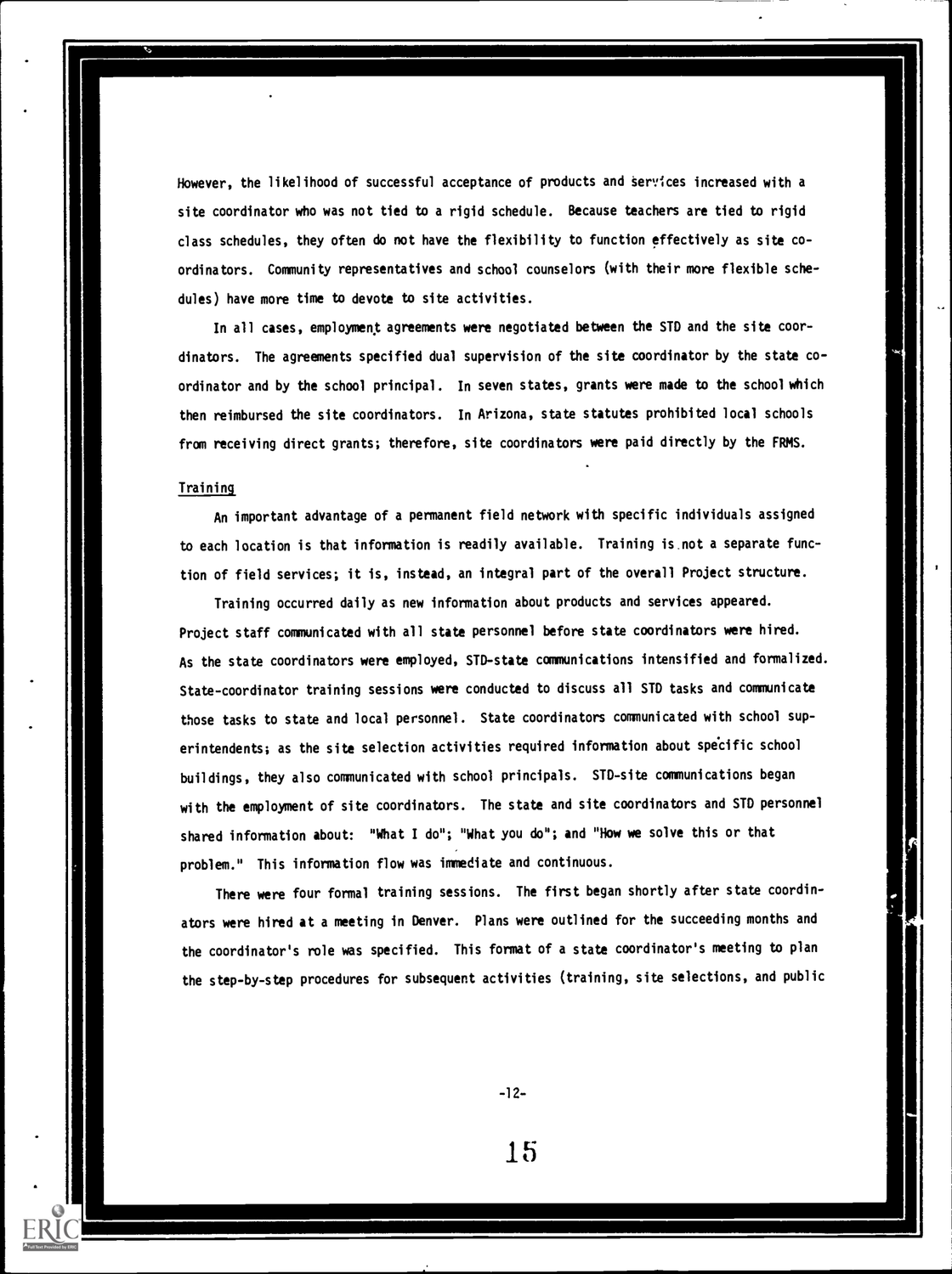information) was used throughout the Project. After site coordinators were identified in the spring, 1974, state coordinators visited each site and conducted comprehensive orientations with the site coordinator, classroom teacher (if a separate person), school principal, and school superintendent. This orientation (the second training session) was a detailed, fullday meeting covering all aspects of the STD. On the same visit, the state coordinator also made a less-detailed presentation to the entire school faculty. The goal of these meetings was to prepare the site personnel for training on data collection and equipment operation, as well as for moving directly into the Project on their return to school in the fall.

In August, 1974, a regionwide, preservice meeting (the third training session) was conducted; all STD components were involved in the meeting. Site coordinators, several teachers, and other school staff in each state met with the state coordinator for three days at one Intensive Terminal Site. During this time, they viewed and discussed five hours of broadcasts from Denver by the staff of the STD components. Most of the remaining time was devoted to equipment operation and data collection training.

Between the end of the first semester and the beginning of the second semester, site coordinators again met at a central location in each state; this was the fourth training session. Considerable time was spent not only in discussing data collection and reporting problems, but also in generating suggested changes for the second semester. The greatest benefit of this session was in the exchange of ideas and operational procedures among the site coordinators.

The four events, described above, represented formal training sessions. It must be emphasized, however, that training was a continuous activity that was made possible by the daily functioning of the field network. Problems were identified and solved. Procedures were changed and refined. These activities were possible, because the field services network provided immediate accessibility of personnel and information at all Project levels.

#### Communications

One of the major constraints of the field service structure was the physical and functional distances among its regional, state, and local segments. Another constraint was the

-13-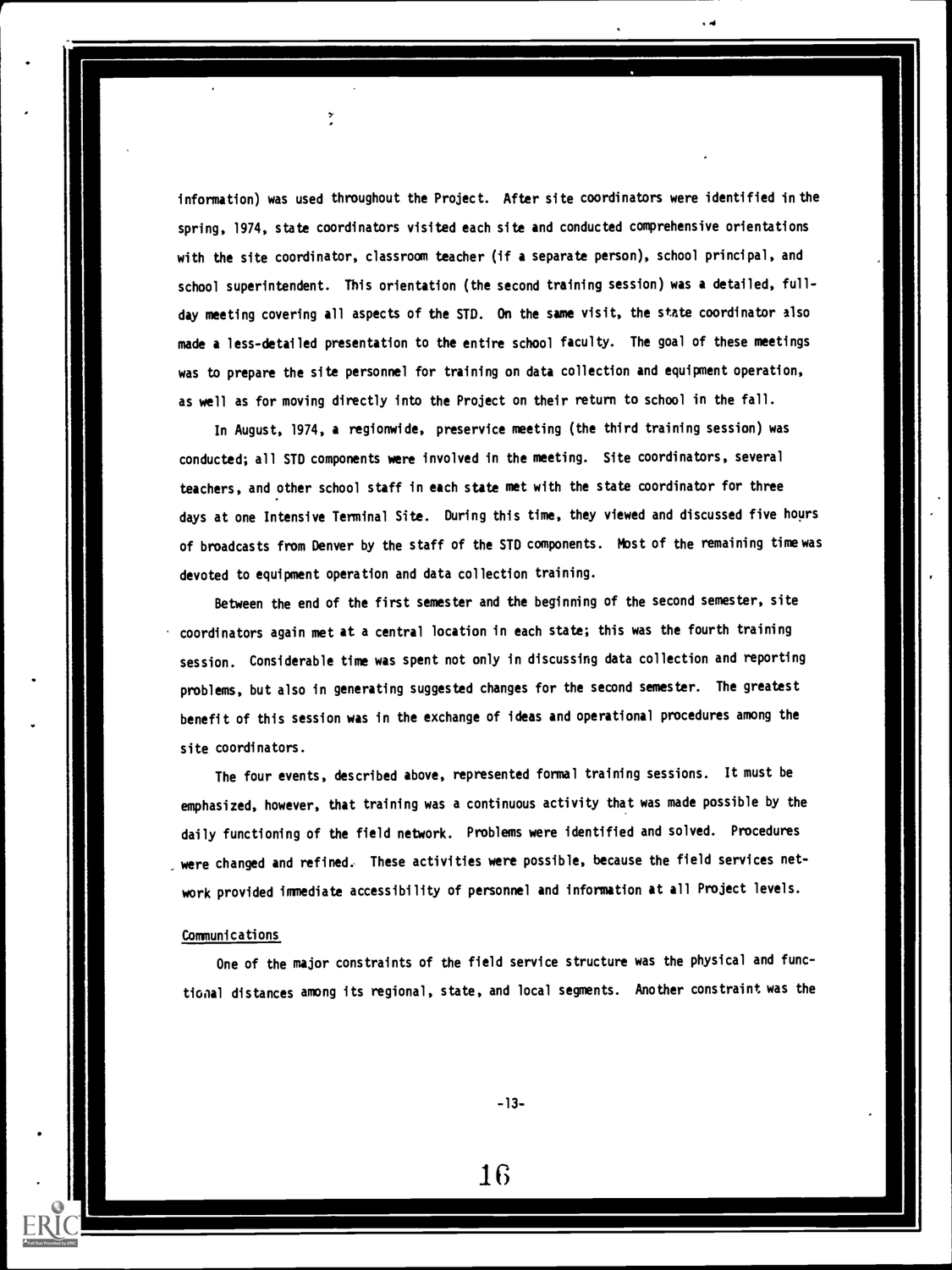nature of the STD: Developmental by definition, the Project had many false starts and reversals. It was difficult to communicate changes about specific program areas or about technical equipment to part-time site coordinators. It was necessary, then, to develop a system of communications which provided a consistent and accurate source of information about the Project.

Therefore, the STD adopted standardized field communications policies and procedures, which made the Utilization Component the source of all communication to and from the field. This organization insured that all field staff received consistent information at the same time. Similarly, the communications procedures provided field personnel with guidelines for clarifying issues or solving problems at the sites.

The communications policy linked and guided the various units of the field structure. Through the mechanism of the field network, users were advised of, and asked to react to, the Project's tentative plans. User input was funneled to decision-makers, plans were finalized, and appropriate procedures were adopted. Through the field services network, site personnel were trained and prepared to utilize STD products and services. Once services were delivered and utilized, users responded to the services with suggestions for improving the programming. These suggestions again were referred to decision-makers. Thus, the field services network linked the designer and the user and allowed the community to get involved in the planning, development, operation, and evaluation of the technological delivery system.

#### CONCLUSIONS

This report has stressed the fact that a willing and prepared audience is essential for successful utilization of technology and software. The paper also has stressed the importance of getting users involved; obtaining local sanction; creating and maintaining audience acceptance; and incorporating appropriate elements into ongoing programs. Finally, the paper has shown how these parameters guided the development of the Project's field services support network. A few major characterisitics of that structure merit restating:

1. User Base. In all planning and development activities, user input was actively

-14-